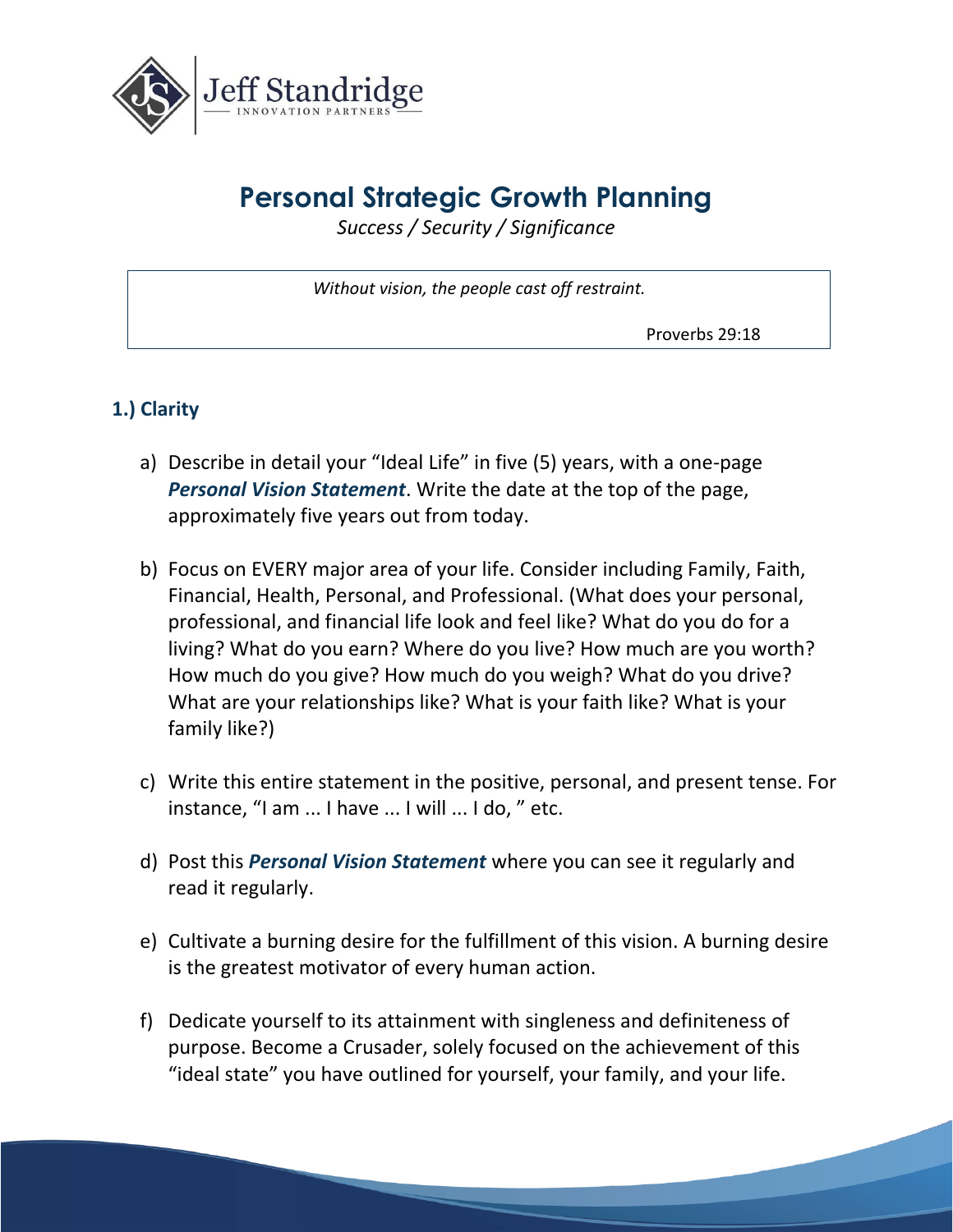

g) This burning desire makes you more aware of potential opportunities that align with your **Personal Vision Statemen***t*. In addition, it also plants a success consciousness deep inside you which, in turn, creates vigorous and every-increasing habits of success.

*Leadership is the most important requirement for personal or business success. In simple terms, it is defined as the willingness to be held accountable for results, and to deliver on that responsibility, no matter the external circumstances, situations, or pressures.*

**Jeff D. Standridge, Ed.D.**

### **2.) Focus**

- a) **Long-term Targets:** List the 5-7 things you absolutely MUST accomplish for this personal *Personal Vision* to come to fruition by the date you chose. I call these "*Long-term Targets.*" These are objective statements that can be assessed or measured (hit or miss). The reason I use the word "targets" versus "goals" is because a target cultivates the image of an archer aiming his bow and arrow at a bullseye. Either he hits the target, or he doesn't. Again, use positive, personal, and present tense language. It is also critical that you self-reference these goals against your current reality. For instance, if you desire to earn \$X amount of money in five years, how does that compare to what you earn today? If you want to weigh X lbs, how much do you weigh today? Etc.
- b) **Short-term Goals:** Identify the 5-7 things you must accomplish in the next 12 months to move you the farthest way down the path to the achievement and fulfillment of your *Personal Vision*. We'll call these "*Short-term Goals.*" Note: These 12-month goals must get you at least 20% of the way toward the fulfillment of your five-year vision, or you are offtrack. So, make sure you set them appropriately. Once again, use personal, positive, and present tense language and self-reference these *Short-term Goals* against the current reality.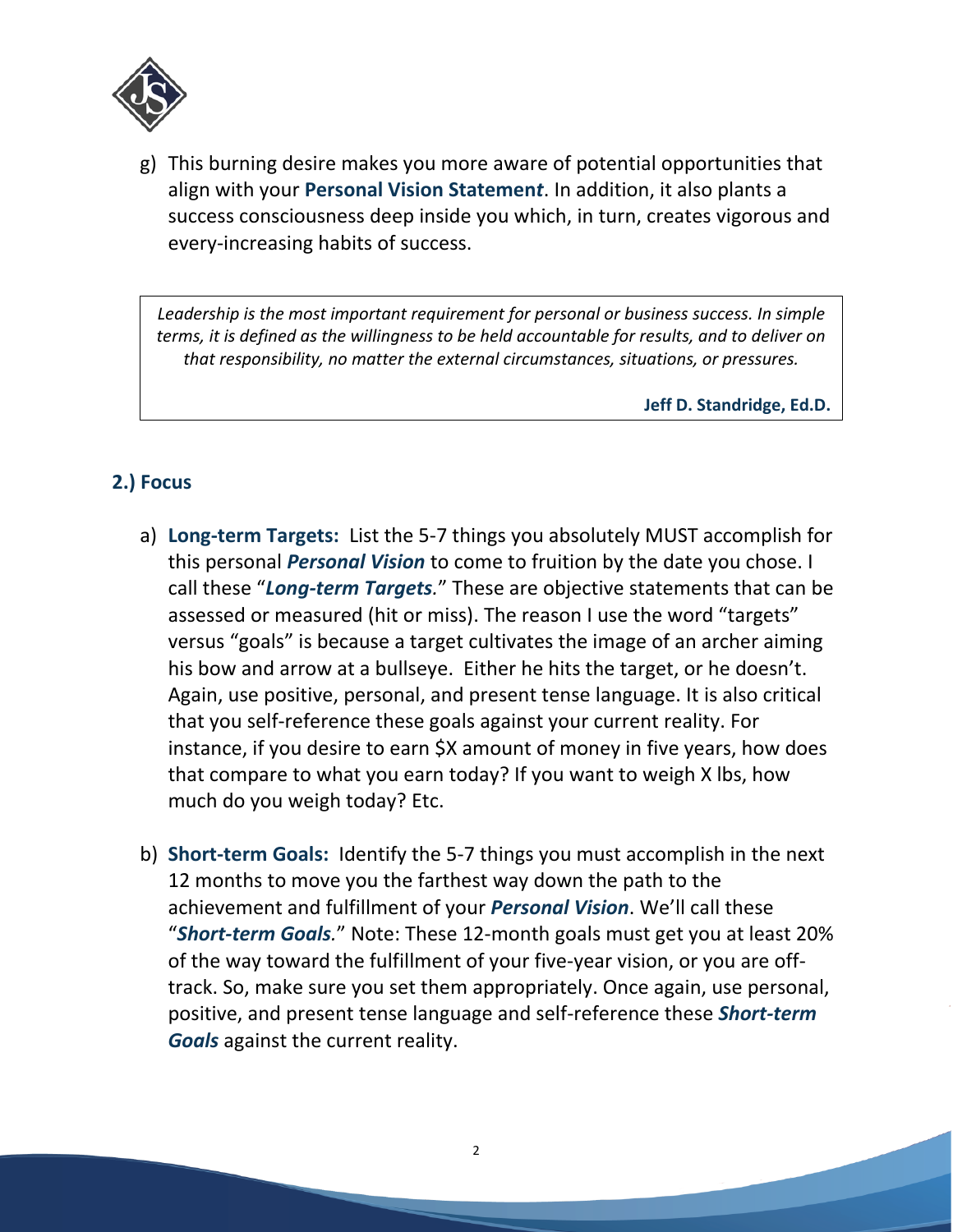

c) Now choose a **Reward** that you will enjoy if you accomplish these 12 month goals. Consider including your family or closest friends in this **Reward** and tell them about it and its associated goals. Enlist them to serve as your accountability partner(s) and cheerleader(s).

*It's not enough to stare up the steps, one must also step up the stairs.*

 *Vance Havner* 

### **3.) Execution**

- a) Identify and outline the specific "*Key Actions*" you must take on a daily, weekly, or monthly basis to achieve your *Short-term Goals*. What time will you wake up/go to bed? How many sales calls must you make? How much money will you generate each week? How much money will you save each month? How many miles must you walk/run/bike each day? How many calories will you consume each day? How will you spend your time each day with your family? With God? With others?
- b) Identify and outline the specific "*Key Performance Indicators*" you will monitor on a daily, weekly, monthly basis in order to stay on track. For instance, your sales calls log, your time-tracker document, your savings account balance, your calorie consumption log, your miles run/walked/biked, your weekly weigh-in, etc.

*Failure is only failure if you quit. Otherwise, it's just feedback.*

**Jeff D. Standridge, Ed.D.** 

### **4.) Commitment**

a) Develop a supreme confidence in yourself and in your own abilities.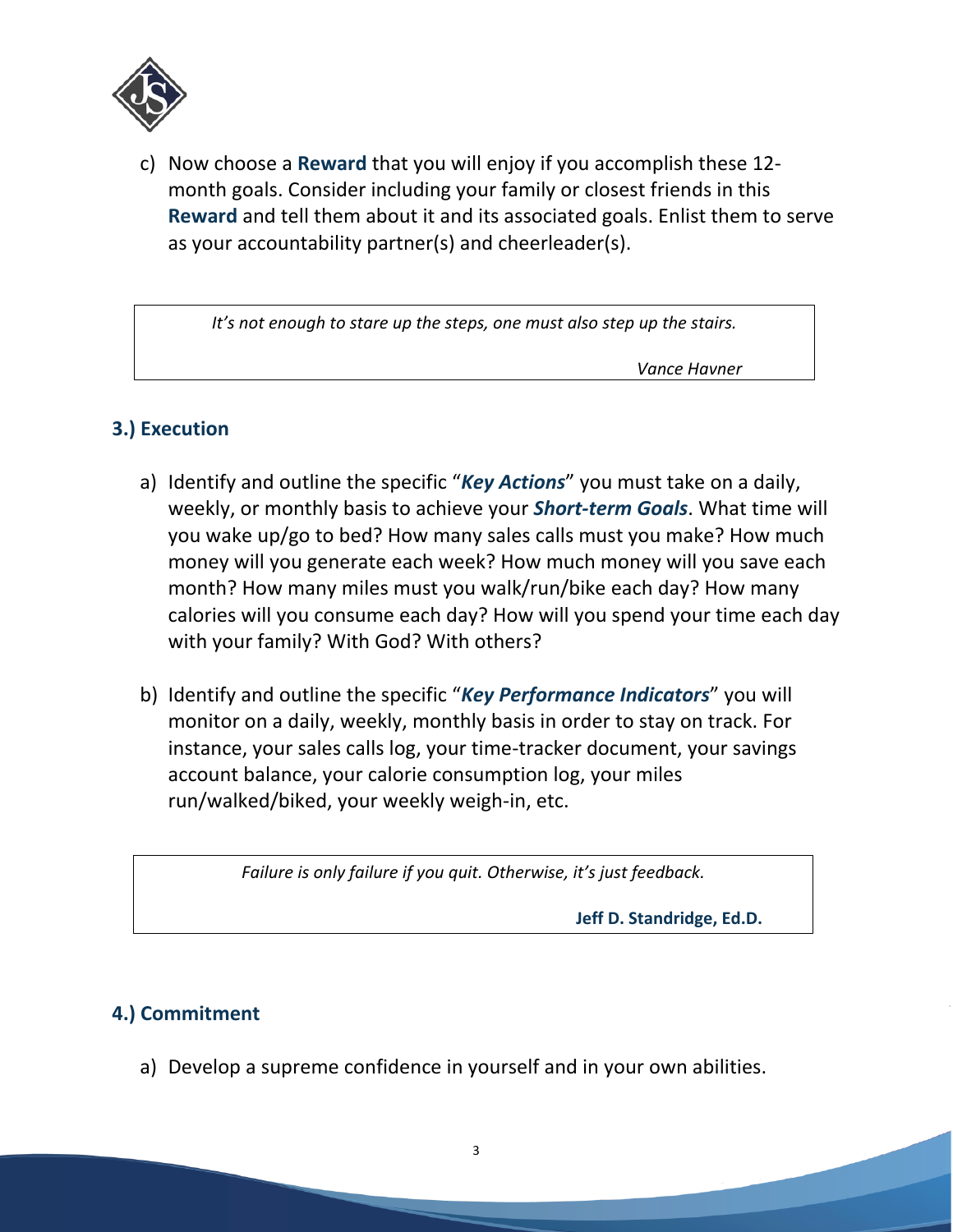

- b) Conduct all associated activity without giving a moment of mental recognition or acknowledgement to the possibility of defeat.
- c) Concentrate on your strengths instead of your weaknesses, and on your powers instead of your problems.
- d) Develop a *Pig-headed Determination* and a *Dogged Discipline* to followthrough on your plan, regardless of obstacles, criticisms, or circumstances, and regardless of what other people say, or think, or do.
- e) Construct your determination with controlled attention, concentrated energy, and sustained effort.
- f) Celebrate successes along the way. When you get off track, don't give up. Evaluate, readjust, and persevere. Remember, you must have pig-headed, dogged determination to follow-through and succeed.

*It is not the strongest of the species that survive, not the most intelligent, but the one most responsive to change.*

Charles Darwin

#### *5.) Validation & Refinement*

- a) At the end of each year, assess your past-year performance against your *Short-term Goals.* Assess accomplishments and temporary set-backs alike. We learn from our failures more than we learn from our successes.
- b) Validate and/or Refine your **Personal Vision Statement**, based on where you are in your life at the present moment. Make adjustments as your vision changes over time.
- c) Validate and/or Refine your *Long-term Targets*, to ensure they are in alignment with your validated or refined *Personal Vision Statement.*

4